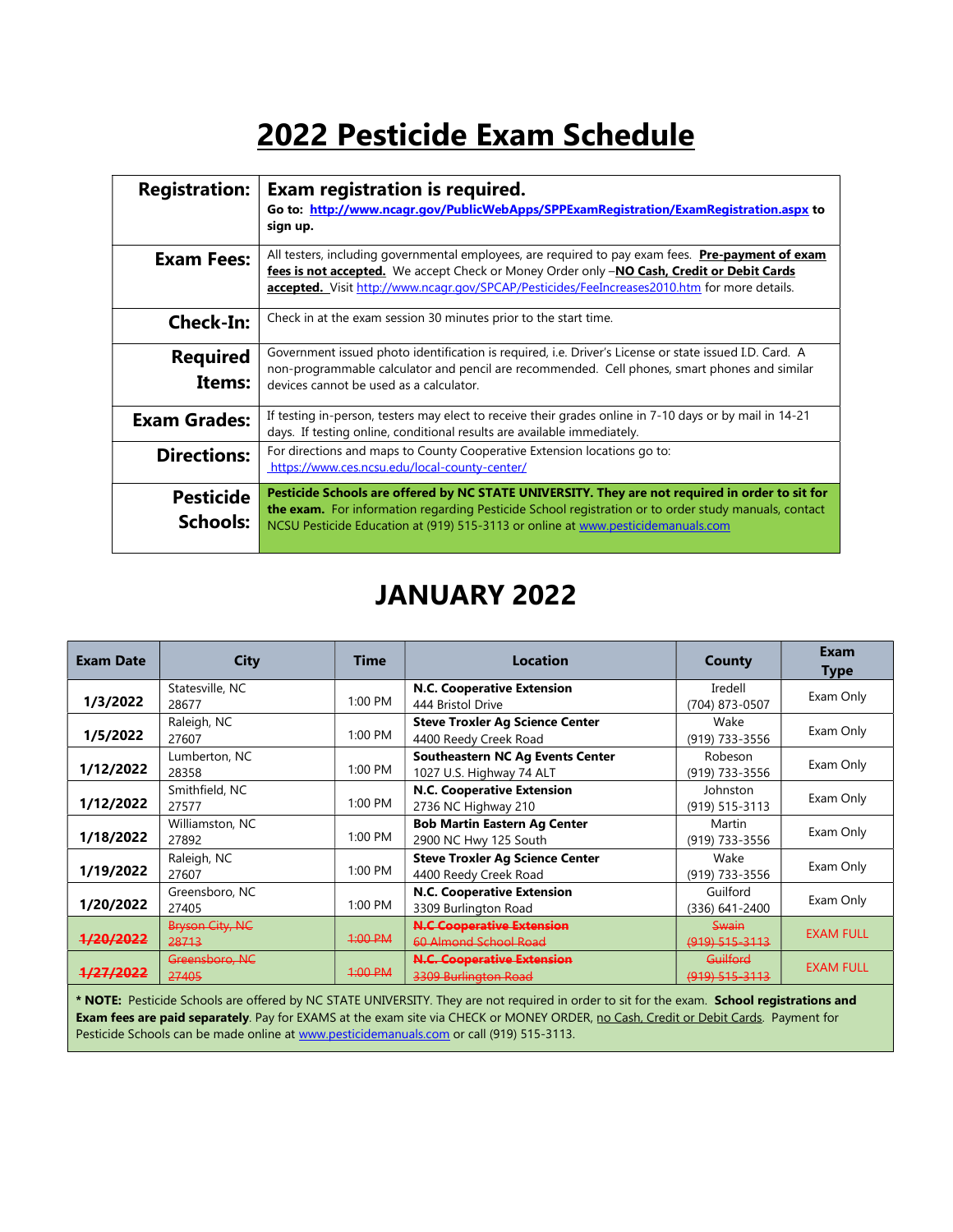# February 2022

| <b>Exam Date</b>                                                                                                                                                                                                                                                                  | <b>City</b>                | <b>Time</b> | <b>Location</b>                                                     | <b>County</b>                    | Exam<br><b>Type</b> |  |
|-----------------------------------------------------------------------------------------------------------------------------------------------------------------------------------------------------------------------------------------------------------------------------------|----------------------------|-------------|---------------------------------------------------------------------|----------------------------------|---------------------|--|
| 2/2/2022                                                                                                                                                                                                                                                                          | Raleigh, NC<br>27607       | $1:00$ PM   | <b>Steve Troxler Ag Science Center</b><br>4400 Reedy Creek Road     | Wake<br>(919) 733-3556           | Exam Only           |  |
| 2/3/2022                                                                                                                                                                                                                                                                          | Lenoir, NC<br>28645        | 4:00 PM     | <b>N.C. Cooperative Extension</b><br><b>120 Hospital Avenue</b>     | Caldwell<br>$(919) 515 - 3113$   | <b>EXAM FULL</b>    |  |
| 2/7/2022                                                                                                                                                                                                                                                                          | Statesville, NC<br>28677   | 1:00 PM     | <b>N.C. Cooperative Extension</b><br>444 Bristol Drive              | Iredell<br>(704) 873-0507        | Exam Only           |  |
| 2/9/2022                                                                                                                                                                                                                                                                          | Monroe, NC<br>28112        | $1:00$ PM   | N.C. Cooperative Extension<br>3230-D Presson Drive                  | Union<br>(704) 283-3801          | Exam Only           |  |
| 2/9/2022                                                                                                                                                                                                                                                                          | Fayetteville, NC<br>28306  | 1:00 PM     | <b>N.C. Cooperative Extension</b><br><b>301 East Mountain Drive</b> | Cumberland<br>$(919) 515 - 3113$ | <b>EXAM FULL</b>    |  |
| 2/10/2022                                                                                                                                                                                                                                                                         | Franklin, NC<br>28734      | $1:00$ PM   | N.C. Cooperative Extension<br>193 Thomas Heights Road               | Macon<br>(828) 349-2046          | Exam Only           |  |
| 2/15/2022                                                                                                                                                                                                                                                                         | Morehead City, NC<br>28557 | $1:00$ PM   | <b>Crystal Coast Civic Center</b><br>3505 Arendell St.              | Carteret<br>(919) 733-3556       | Exam Only           |  |
| 2/16/2022                                                                                                                                                                                                                                                                         | Plymouth, NC<br>27962      | $4:00$ PM   | <b>N.C Cooperative Extension</b><br>207 Research Station Road       | Washington<br>(919 515-3113)     | <b>EXAM FULL</b>    |  |
| 2/16/2022                                                                                                                                                                                                                                                                         | Raleigh, NC<br>27607       | $1:00$ PM   | <b>Steve Troxler Ag Science Center</b><br>4400 Reedy Creek Road     | Wake<br>(919) 733-3556           | Exam Only           |  |
| 2/21/2022                                                                                                                                                                                                                                                                         | Morganton, NC<br>28655     | 1:00 P M    | <b>Burke County Ag Building</b><br><b>130 Ammons Drive</b>          | <b>Burke</b><br>$(828)$ 764-9480 | <b>EXAM FULL</b>    |  |
| 2/23/2022                                                                                                                                                                                                                                                                         | Jefferson, NC<br>28640     | 1:00 PM     | N.C. Cooperative Extension<br>134 Gov't Circle                      | Ashe<br>(336) 846-5850           | Exam Only           |  |
| * NOTE: Pesticide Schools are offered by NC STATE UNIVERSITY. They are not required in order to sit for the exam. School registrations and<br>Exam fees are paid separately. Pay for EXAMS at the exam site via CHECK or MONEY ORDER, no Cash, Credit or Debit Cards. Payment for |                            |             |                                                                     |                                  |                     |  |

Pesticide Schools can be made online at www.pesticidemanuals.com or call (919) 515-3113.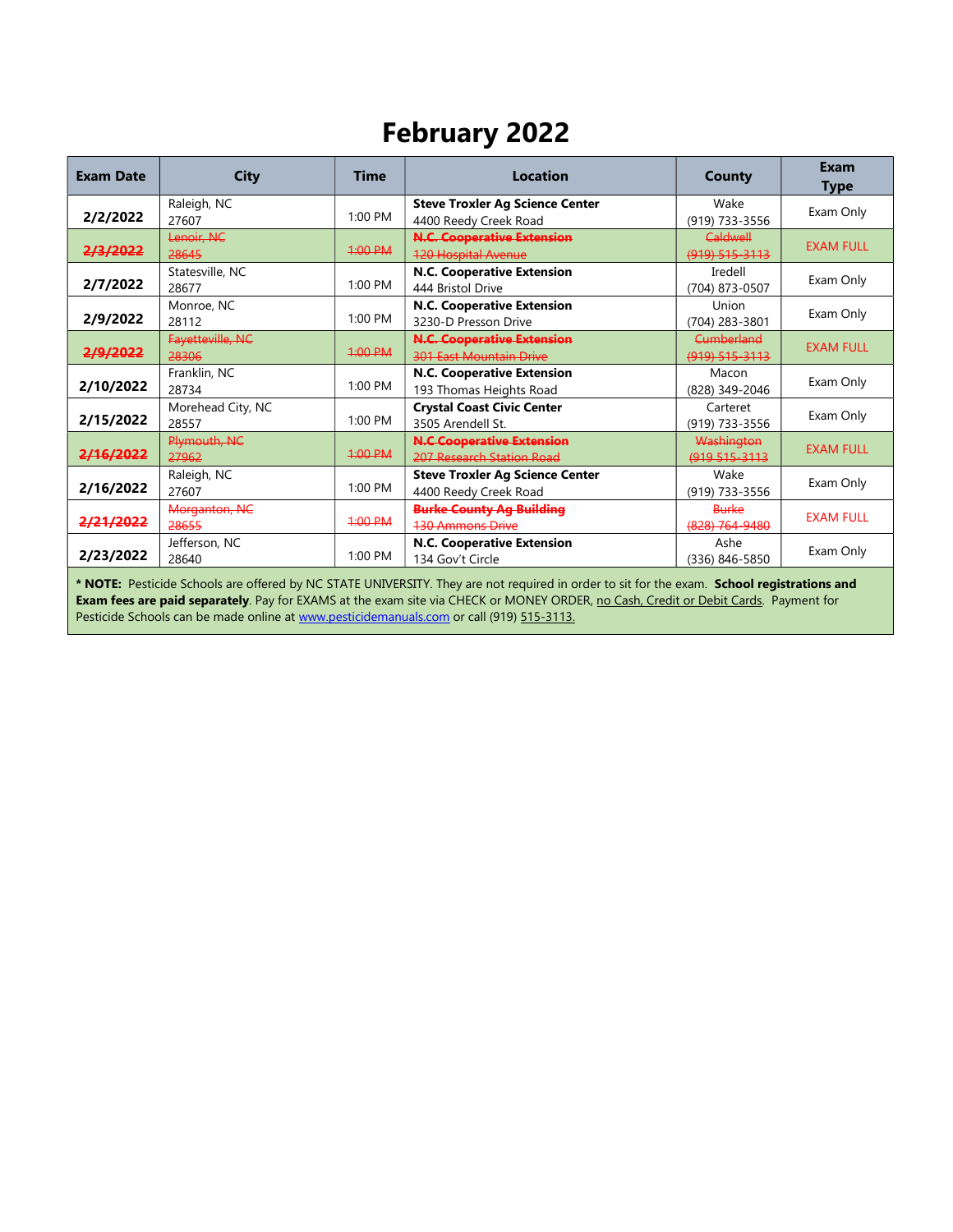### March 2022

| <b>Exam Date</b> | <b>City</b>                 | <b>Time</b> | <b>Location</b>                                                          | <b>County</b>                 | Exam<br><b>Type</b> |
|------------------|-----------------------------|-------------|--------------------------------------------------------------------------|-------------------------------|---------------------|
| 3/2/2022         | Winston-Salem, NC<br>27105  | 1:00 PM     | <b>N.C. Cooperative Extension</b><br><b>1450 Fairchild Road</b>          | Forsyth<br>(919) 515-3113     | <b>EXAM FULL</b>    |
| 3/2/2022         | Raleigh, NC<br>27607        | 1:00 PM     | <b>Steve Troxler Ag Science Center</b><br>4400 Reedy Creek Road          | Wake<br>(919) 733-3556        | Exam Only           |
| 3/3/2022         | Elizabeth City, NC<br>27909 | $1:00$ PM   | N.C. Cooperative Extension<br>1209 McPherson Street                      | Pasquotank<br>(252) 338-3954  | Exam Only           |
| 3/7/2022         | Statesville, NC<br>28677    | 1:00 PM     | N.C. Cooperative Extension<br>444 Bristol Drive                          | Iredell<br>(704) 873-0507     | Exam Only           |
| 3/14/2022        | Troy, NC<br>27321           | $1:00$ PM   | N.C. Cooperative Extension<br>1011 Page Street                           | Montgomery<br>(910) 585-4302  | Exam Only           |
| 3/15/2022        | Williamston, NC<br>27892    | 1:00 PM     | <b>Bob Martin Eastern Ag Center</b><br>2900 NC Hwy 125 South             | Martin<br>(919) 733-3556      | Exam Only           |
| 3/16/2022        | Pittsboro, NC<br>27312      | $4:00$ PM   | <b>N.C. Cooperative Extension</b><br>1192 US HWY 64W Business, Suite 400 | Chatham<br>$(919) 515 - 3113$ | <b>EXAM FULL</b>    |
| 3/16/2022        | Raleigh, NC<br>27607        | $1:00$ PM   | <b>Steve Troxler Ag Science Center</b><br>4400 Reedy Creek Road          | Wake<br>(919) 733-3556        | Exam Only           |
| 3/17/2022        | Lumberton, NC<br>28358      | 1:00 PM     | <b>Southeastern NC Ag Events Center</b><br>1027 U.S. Highway 74 ALT      | Robeson<br>(919) 733-3556     | Exam Only           |
| 3/17/2022        | Greensboro, NC<br>27405     | $1:00$ PM   | N.C. Cooperative Extension<br>3309 Burlington Road                       | Guilford<br>(336) 641-2400    | Exam Only           |
| 3/24/2022        | Shelby, NC<br>28152         | $4:00$ PM   | <b>N.C. Cooperative Extension</b><br>130 South Post Road, Suite 1        | Cleveland<br>(919) 515-3113   | <b>EXAM FULL</b>    |
| 3/29/2022        | Waynesville, NC<br>28786    | $1:00$ PM   | N.C. Cooperative Extension<br>589 Raccoon Road, Suite 118                | Haywood<br>(828) 456-3575     | Exam Only           |
| 3/30/2022        | Manteo, NC<br>27954         | $4:00$ PM   | <b>N.C. Cooperative Extension</b><br>517 Budleigh Street                 | <b>Dare</b><br>(919) 515-3113 | <b>EXAM FULL</b>    |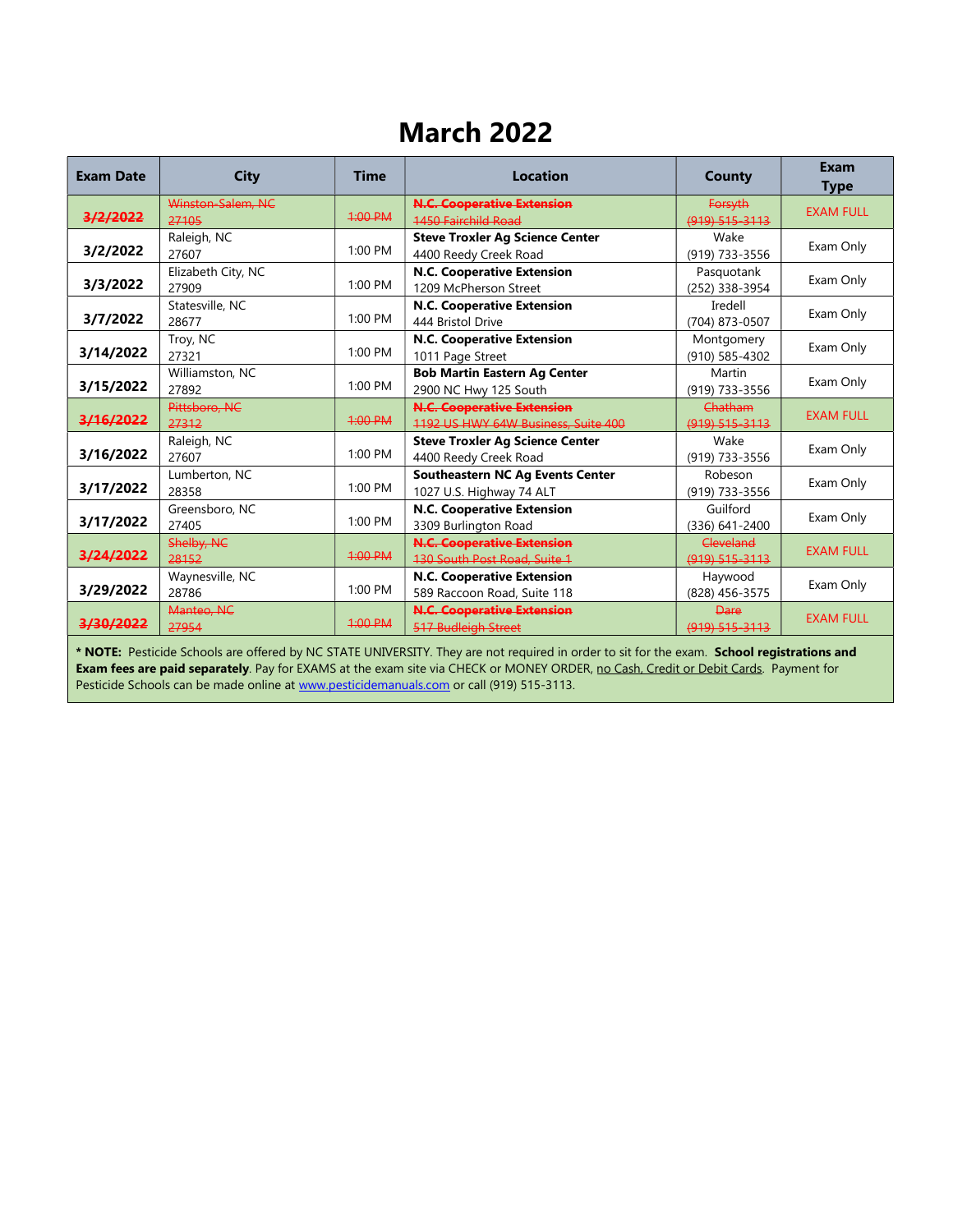# April 2022

| <b>Exam Date</b> | <b>City</b>                | <b>Time</b> | <b>Location</b>                                                                     | <b>County</b>                 | Exam<br><b>Type</b>          |
|------------------|----------------------------|-------------|-------------------------------------------------------------------------------------|-------------------------------|------------------------------|
| 4/4/2022         | Statesville, NC<br>28677   | $1:00$ PM   | N.C. Cooperative Extension<br>444 Bristol Drive                                     | Iredell<br>(704) 873-0507     | Exam Only                    |
| 4/5/2022         | Lillington, NC<br>27546    | 1:00 PM     | N.C. Cooperative Extension<br>126 Alexander Drive, Suite 300                        | Harnett<br>(919) 692-5845     | Exam Only                    |
| 4/6/2022         | Raleigh, NC<br>27607       | $1:00$ PM   | <b>Steve Troxler Ag Science Center</b><br>4400 Reedy Creek Road                     | Wake<br>(919) 733-3556        | Exam Only                    |
| 4/6/2022         | Reidsville, NC<br>27320    | $1:00$ PM   | N.C. Cooperative Extension<br>525 NC 65                                             | Rockingham<br>(336) 342-8230  | Exam Only                    |
| 4/7/2022         | Monroe, NC<br>28112        | $4:00$ PM   | <b>N.C. Cooperative Extension</b><br>3230-D Presson Road                            | Union<br>$(919)$ 515-3113     | <b>EXAM FULL</b>             |
| 4/13/2022        | Morehead City, NC<br>28557 | $1:00$ PM   | <b>Crystal Coast Civic Center</b><br>3505 Arendell St.                              | Carteret<br>(919) 733-3556    | Exam Only                    |
| 4/13/2022        | Smithfield, NC<br>27577    | 1:00 PM     | N.C. Cooperative Extension<br>2736 NC Highway 210                                   | Johnston<br>(919) 515-3113    | Exam Only                    |
| 4/14/2022        | Mills River, NC<br>28759   | $4:00$ PM   | <b>N.C. Cooperative Extension</b><br>455 Research Drive                             | Henderson<br>$(919)$ 515-3113 | <b>EXAM FULL</b>             |
| 4/19/2022        | Williamston, NC<br>27892   | $1:00$ PM   | <b>Bob Martin Eastern Ag Center</b><br>2900 NC Hwy 125 South                        | Martin<br>(919) 733-3556      | Exam Only                    |
| 4/20/2022        | Raleigh, NC<br>27607       | 1:00 PM     | <b>Steve Troxler Ag Science Center</b><br>4400 Reedy Creek Road                     | Wake<br>(919) 733-3556        | Exam Only                    |
| 4/21/2022        | Newland, NC<br>28657       | 1:00 PM     | <b>N.C. Cooperative Extension</b><br>661 Vale Road                                  | Avery<br>$(919) 515 - 3113$   | Pesticide School<br>and Exam |
| 4/27/2022        | Hickory, NC<br>28602       | $9:00$ AM   | <b>Catawba Valley Community College</b><br>2550 US Hwy 70 SE (East Wing Auditorium) | Catawba<br>(828)-327-7000     | Exam Only                    |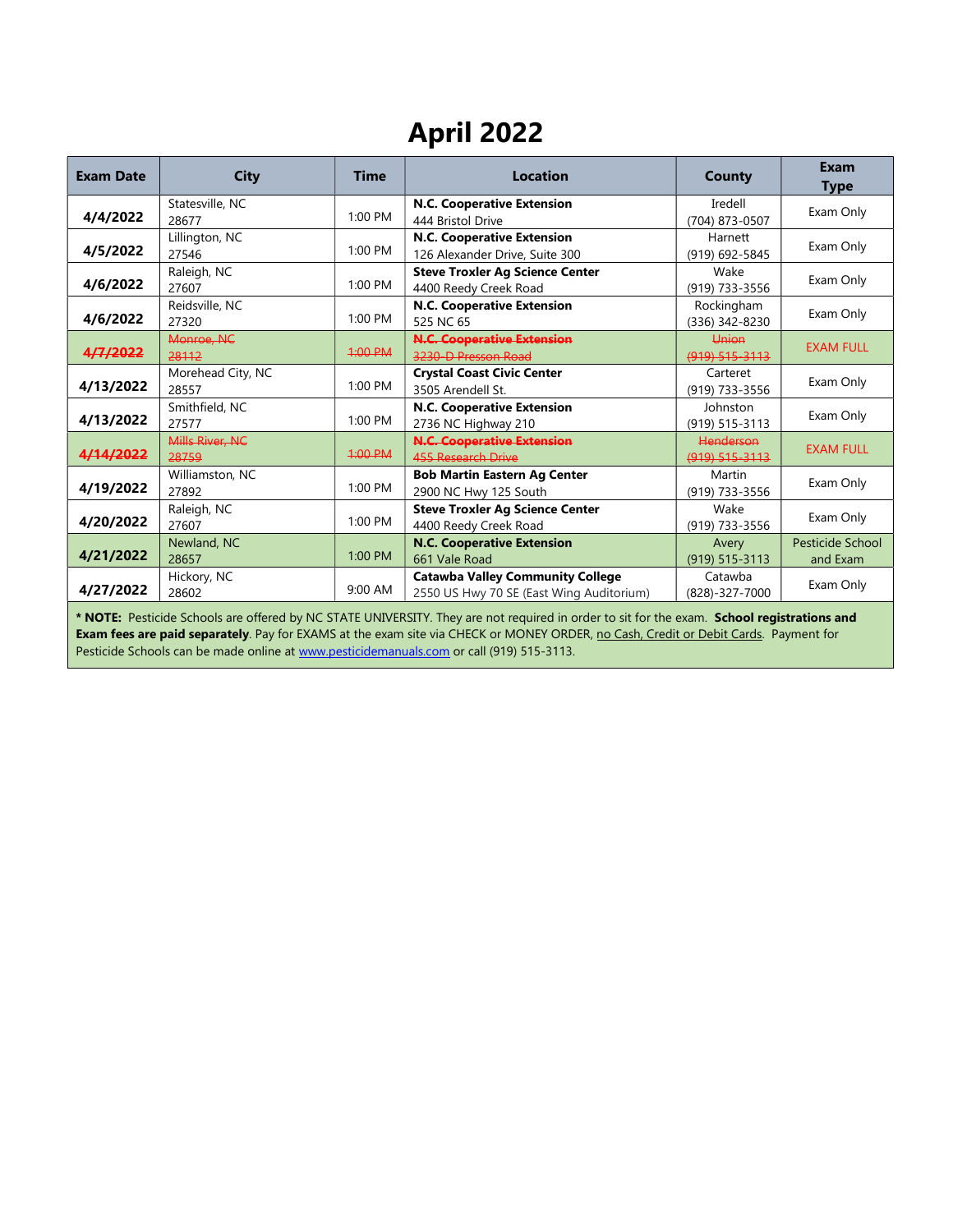## May 2022

| <b>Exam Date</b>                                                                                                                                                                                                                                                                          | <b>City</b>               | <b>Time</b> | <b>Location</b>                                                     | <b>County</b>                  | <b>Exam</b><br><b>Type</b>   |
|-------------------------------------------------------------------------------------------------------------------------------------------------------------------------------------------------------------------------------------------------------------------------------------------|---------------------------|-------------|---------------------------------------------------------------------|--------------------------------|------------------------------|
| 5/2/2022                                                                                                                                                                                                                                                                                  | Statesville, NC<br>28677  | 1:00 PM     | N.C. Cooperative Extension<br>444 Bristol Drive                     | Iredell<br>(704) 873-0507      | Exam Only                    |
| 5/4/2022                                                                                                                                                                                                                                                                                  | Jacksonville, NC<br>28540 | 1:00 PM     | <b>N.C. Cooperative Extension</b><br>4024 Richlands Highway         | Onslow<br>(919) 515-3113       | <b>EXAM FULL</b>             |
| 5/4/2022                                                                                                                                                                                                                                                                                  | Raleigh, NC<br>27607      | 1:00 PM     | <b>Steve Troxler Ag Science Center</b><br>4400 Reedy Creek Road     | Wake<br>(919) 733-3556         | Exam Only                    |
| 5/10/2022                                                                                                                                                                                                                                                                                 | Greensboro, NC<br>27405   | 1:00 PM     | N.C. Cooperative Extension<br>3309 Burlington Road                  | Guilford<br>$(336)$ 641-2400   | Exam Only                    |
| 5/11/2022                                                                                                                                                                                                                                                                                 | Smithfield, NC<br>27577   | 1:00 PM     | <b>N.C. Cooperative Extension</b><br>2736 NC HWY 210                | Johnston<br>$(919) 515 - 3113$ | Pesticide School<br>and Exam |
| 5/16/2022                                                                                                                                                                                                                                                                                 | Morganton, NC<br>28655    | 1:00 PM     | <b>Burke County Ag Building</b><br>130 Ammons Drive                 | Burke<br>(828) 764-9480        | Exam Only                    |
| 5/17/2022                                                                                                                                                                                                                                                                                 | Williamston, NC<br>27892  | $1:00$ PM   | <b>Bob Martin Eastern Ag Center</b><br>2900 NC Hwy 125 South        | Martin<br>(919) 733-3556       | Exam Only                    |
| 5/18/2022                                                                                                                                                                                                                                                                                 | Monroe, NC<br>28112       | $1:00$ PM   | N.C. Cooperative Extension<br>3230-D Presson Drive                  | Union<br>(704) 283-3801        | Exam Only                    |
| 5/18/2022                                                                                                                                                                                                                                                                                 | Raleigh, NC<br>27607      | 1:00 PM     | <b>Steve Troxler Ag Science Center</b><br>4400 Reedy Creek Road     | Wake<br>(919) 733-3556         | Exam Only                    |
| 5/19/2022                                                                                                                                                                                                                                                                                 | Lumberton, NC<br>28358    | 1:00 PM     | <b>Southeastern NC Ag Events Center</b><br>1027 U.S. Highway 74 ALT | Robeson<br>(919) 733-3556      | Exam Only                    |
| * NOTE: Pesticide Schools are offered by NC STATE UNIVERSITY. They are not required in order to sit for the exam. School registrations and<br><b>Exam fees are paid separately</b> . Pay for EXAMS at the exam site via CHECK or MONEY ORDER, no Cash, Credit or Debit Cards. Payment for |                           |             |                                                                     |                                |                              |

Pesticide Schools can be made online at www.pesticidemanuals.com or call (919) 515-3113.

### June 2022

| <b>Exam Date</b>     | City            | <b>Time</b> | <b>Location</b>                        | County                | Exam<br><b>Type</b> |
|----------------------|-----------------|-------------|----------------------------------------|-----------------------|---------------------|
|                      | Raleigh, NC     | $1:00$ PM   | <b>Steve Troxler Ag Science Center</b> | Wake                  | Exam Only           |
| 6/1/2022             | 27607           |             | 4400 Reedy Creek Road                  | (919) 733-3556        |                     |
|                      | Statesville, NC |             | <b>N.C. Cooperative Extension</b>      | Iredell               |                     |
| 6/6/2022             | 28677           | 1:00 PM     | 444 Bristol Drive                      | (704) 873-0507        | Exam Only           |
|                      | Albemarle, NC   |             | <b>N.C. Cooperative Extension</b>      | Stanley               | Pesticide School    |
| 6/9/2022             | 28001           | $1:00$ PM   | 26032-E Newt Road                      | $(919) 515 - 3113$    | and Exam            |
|                      | Raleigh, NC     |             | <b>Steve Troxler Ag Science Center</b> | Wake                  |                     |
| 6/15/2022            | 27607           | $1:00$ PM   | 4400 Reedy Creek Road                  | (919) 733-3556        | Exam Only           |
|                      | Waynesville, NC |             | <b>N.C. Cooperative Extension</b>      | Haywood               |                     |
| 6/21/2022            | 28786           | $1:00$ PM   | 589 Raccoon Road, Suite 118            | (828) 456-3575        | Exam Only           |
|                      | Greensboro, NC  |             | <b>N.C. Cooperative Extension</b>      | Guilford              | <b>EXAM FULL</b>    |
| <del>6/23/2022</del> | 27405           | $1:00$ PM   | 3309 Burlington Road                   | (919) 515-3113        |                     |
|                      | Wilmington, NC  |             | <b>N.C. Cooperative Extension</b>      | New Hanover           |                     |
| <u>6/29/2022</u>     | 28403           | 1:00 PM     | 6206 Oleander Drive                    | <u>(919) 515-3113</u> | <b>EXAM FULL</b>    |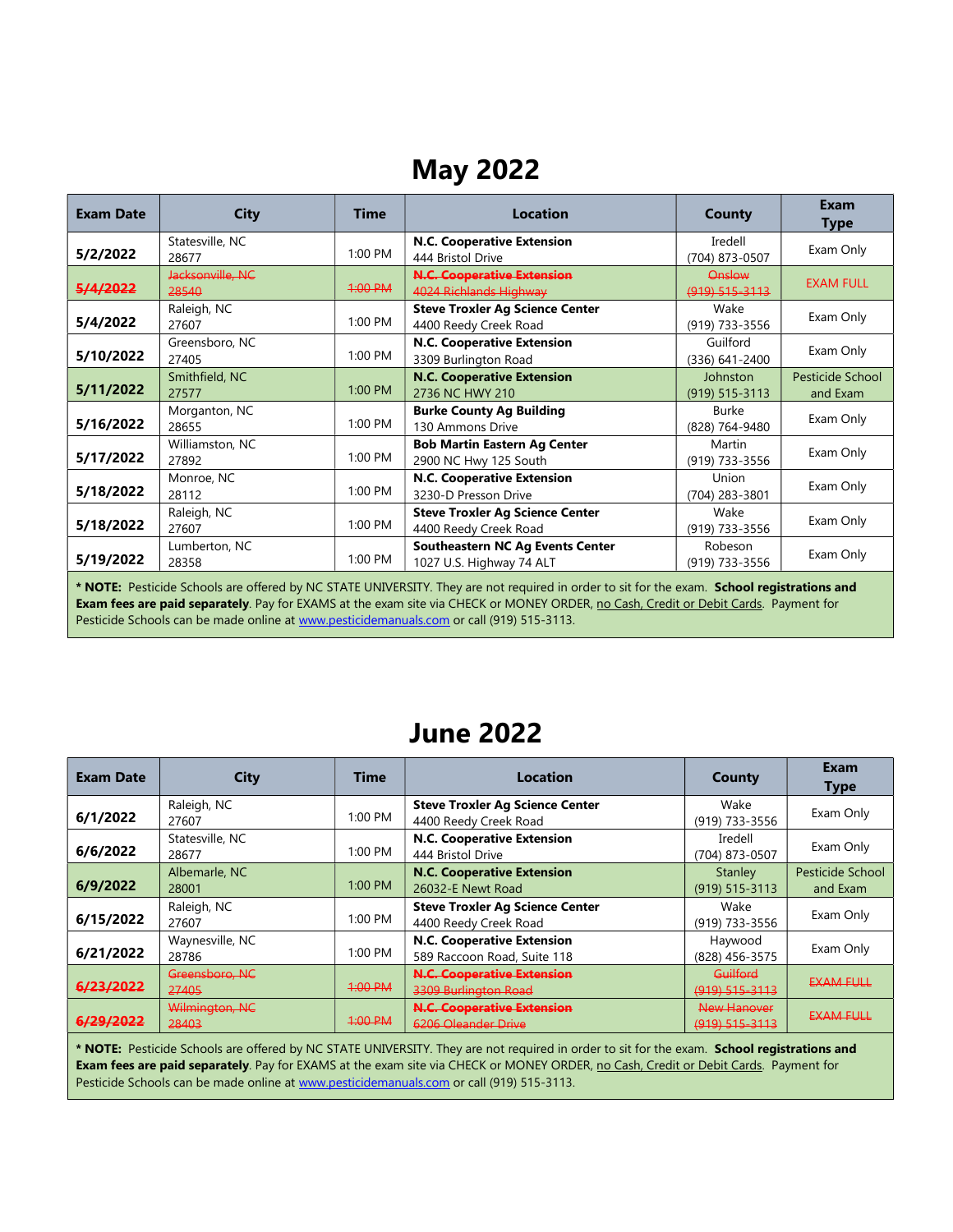## July 2022

| <b>Exam Date</b>           | <b>City</b>     | <b>Time</b> | <b>Location</b>                                                                      | County                                   | Exam<br><b>Type</b>          |
|----------------------------|-----------------|-------------|--------------------------------------------------------------------------------------|------------------------------------------|------------------------------|
| 7/5/2022                   | Statesville, NC | $1:00$ PM   | N.C. Cooperative Extension                                                           | Iredell                                  | Exam Only                    |
| 28677<br>7/6/2022<br>27607 | Raleigh, NC     | 1:00 PM     | 444 Bristol Drive<br><b>Steve Troxler Ag Science Center</b><br>4400 Reedy Creek Road | (704) 873-0507<br>Wake<br>(919) 733-3556 | Exam Only                    |
| 7/13/2022<br>27577         | Smithfield, NC  | 1:00 PM     | N.C. Cooperative Extension<br>2736 NC Highway 210                                    | Johnston<br>(919) 515-3113               | Exam Only                    |
| 7/13/2022<br>28358         | Lumberton, NC   | 1:00 PM     | <b>Southeastern NC Ag Events Center</b><br>1027 U.S. Highway 74 ALT                  | Robeson<br>(919) 733-3556                | Exam Only                    |
| 7/14/2022<br>27405         | Greensboro, NC  | 1:00 PM     | N.C. Cooperative Extension<br>3309 Burlington Road                                   | Guilford<br>(336) 641-2400               | Exam Only                    |
| 7/14/2022<br>28677         | Statesville, NC | 1:00 PM     | <b>N.C. Cooperative Extension</b><br>444 Bristol Drive                               | Iredell<br>$(919)$ 515-3113              | Pesticide School<br>and Exam |
| 7/19/2022<br>27892         | Williamston, NC | 1:00 PM     | <b>Bob Martin Eastern Ag Center</b><br>2900 NC Hwy 125 South                         | Martin<br>(919) 733-3556                 | Exam Only                    |
| 7/20/2022<br>27607         | Raleigh, NC     | 1:00 PM     | <b>Steve Troxler Ag Science Center</b><br>4400 Reedy Creek Road                      | Wake<br>(919) 733-3556                   | Exam Only                    |

\* NOTE: Pesticide Schools are offered by NC STATE UNIVERSITY. They are not required in order to sit for the exam. School registrations and Exam fees are paid separately. Pay for EXAMS at the exam site via CHECK or MONEY ORDER, no Cash, Credit or Debit Cards. Payment for Pesticide Schools can be made online at www.pesticidemanuals.com or call (919) 515-3113.

#### August 2022

| <b>Exam Date</b> | City                        | <b>Time</b> | <b>Location</b>                                                 | County                              | Exam<br><b>Type</b>          |
|------------------|-----------------------------|-------------|-----------------------------------------------------------------|-------------------------------------|------------------------------|
| 8/1/2022         | Statesville, NC<br>28677    | 1:00 PM     | N.C. Cooperative Extension<br>444 Bristol Drive                 | Iredell<br>(704) 873-0507           | Exam Only                    |
| 8/3/2022         | Raleigh, NC<br>27607        | 1:00 PM     | <b>Steve Troxler Ag Science Center</b><br>4400 Reedy Creek Road | Wake<br>(919) 733-3556              | Exam Only                    |
| 8/3/2022         | Elizabeth City, NC<br>27909 | 1:00 PM     | <b>N.C. Cooperative Extension</b><br>1209 McPherson Street      | Pasquotank<br>(252) 338-3954        | Pesticide School<br>& Exam   |
| 8/10/2022        | Monroe, NC<br>28112         | 1:00 PM     | <b>N.C. Cooperative Extension</b><br>3230-D Presson Drive       | Union<br>(704) 283-3801             | Exam Only                    |
| 8/10/2022        | Morehead City, NC<br>28557  | 1:00 PM     | <b>Crystal Coast Civic Center</b><br>3505 Arendell St.          | Carteret<br>(919) 733-3556          | Exam Only                    |
| 8/11/2022        | Durham, NC<br>27701         | $1:00$ PM   | <b>Durham County Extension Center</b><br>721 Foster Street      | <b>Durham</b><br>$(919) 560 - 0525$ | Pesticide School<br>& Exam   |
| 8/15/2022        | Morganton, NC<br>28655      | 1:00 PM     | <b>Burke County Ag Building</b><br>130 Ammons Drive             | Burke<br>(828) 764-9480             | Exam Only                    |
| 8/17/2022        | Raleigh, NC<br>27607        | 1:00 PM     | <b>Steve Troxler Ag Science Center</b><br>4400 Reedy Creek Road | Wake<br>(919) 733-3556              | Exam Only                    |
| 8/24/2022        | Albemarle, NC<br>28001      | $1:00$ PM   | <b>N.C. Cooperative Extension</b><br>26032-E Newt Road          | Stanley<br>$(919) 515 - 3113$       | Pesticide School<br>and Exam |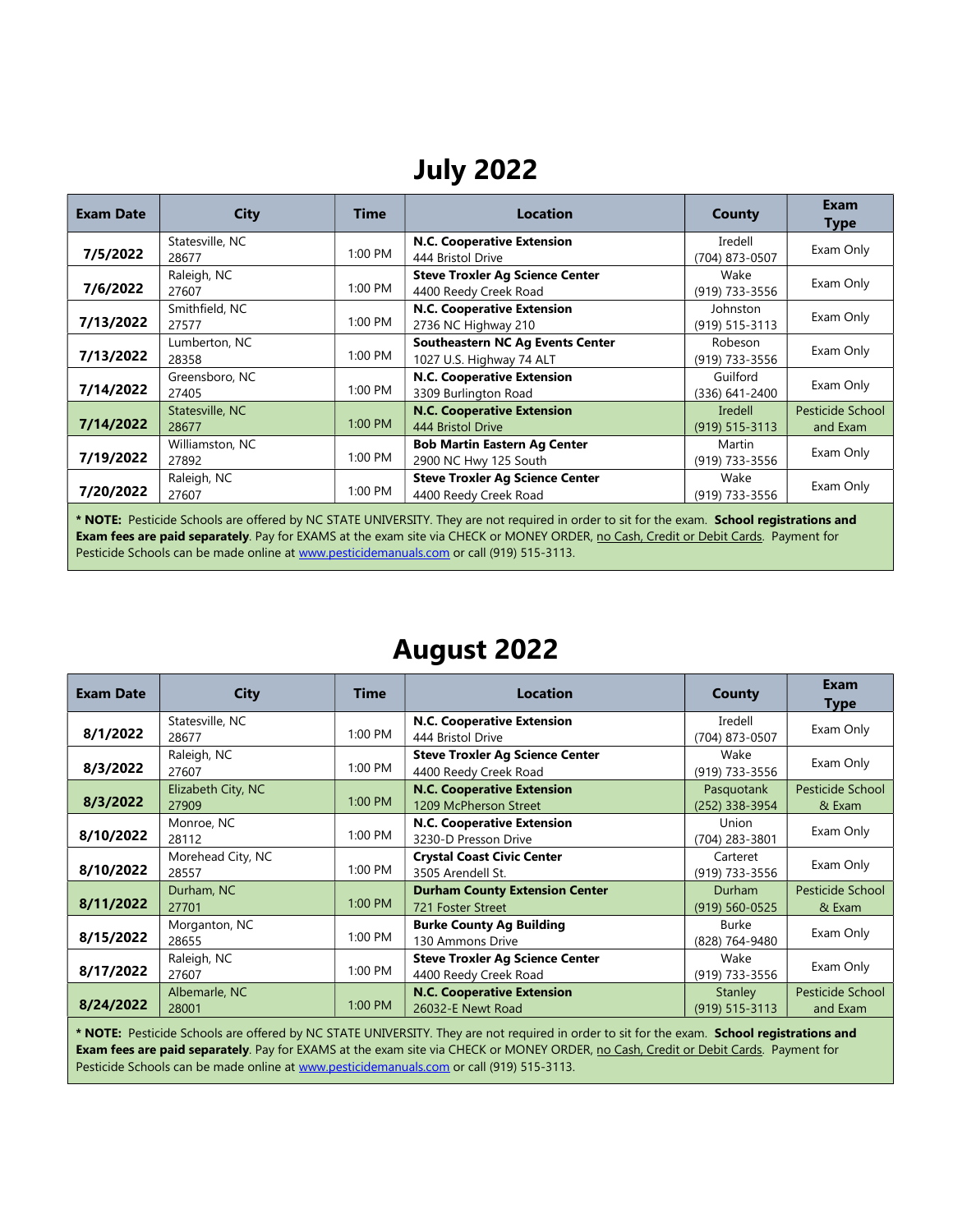## September 2022

| <b>Exam Date</b>                                                                                                                                                                                                                                                                  | <b>City</b>              | <b>Time</b> | <b>Location</b>                                                     | <b>County</b>                     | Exam<br><b>Type</b>        |
|-----------------------------------------------------------------------------------------------------------------------------------------------------------------------------------------------------------------------------------------------------------------------------------|--------------------------|-------------|---------------------------------------------------------------------|-----------------------------------|----------------------------|
| 9/6/2022                                                                                                                                                                                                                                                                          | Statesville, NC<br>28677 | 1:00 PM     | N.C. Cooperative Extension<br>444 Bristol Drive                     | Iredell<br>(704) 873-0507         | Exam Only                  |
| 9/7/2022                                                                                                                                                                                                                                                                          | Raleigh, NC<br>27607     | 1:00 PM     | <b>Steve Troxler Ag Science Center</b><br>4400 Reedy Creek Road     | Wake<br>(919) 733-3556            | Exam Only                  |
| 9/8/2022                                                                                                                                                                                                                                                                          | Monroe, NC<br>28112      | 1:00 PM     | <b>N.C. Cooperative Extension</b><br>3230-D Presson Drive           | <b>Union</b><br>(704) 283-3801    | Pesticide School<br>& Exam |
| 9/14/2022                                                                                                                                                                                                                                                                         | Lumberton, NC<br>28358   | 1:00 PM     | <b>Southeastern NC Ag Events Center</b><br>1027 U.S. Highway 74 ALT | Robeson<br>(919) 733-3556         | Exam Only                  |
| 9/14/2022                                                                                                                                                                                                                                                                         | Wilmington, NC<br>28403  | 1:00 PM     | <b>N.C. Cooperative Extension</b><br>6206 Oleander Drive            | New Hanover<br>$(919) 515 - 3113$ | Pesticide School<br>& Exam |
| 9/15/2022                                                                                                                                                                                                                                                                         | Greensboro, NC<br>27405  | 1:00 PM     | N.C. Cooperative Extension<br>3309 Burlington Road                  | Guilford<br>(336) 641-2400        | Exam Only                  |
| 9/20/2022                                                                                                                                                                                                                                                                         | Williamston, NC<br>27892 | 1:00 PM     | <b>Bob Martin Eastern Ag Center</b><br>2900 NC Hwy 125 South        | Martin<br>(919) 733-3556          | Exam Only                  |
| 9/20/2022                                                                                                                                                                                                                                                                         | Waynesville, NC<br>28786 | 1:00 PM     | N.C. Cooperative Extension<br>589 Raccoon Road, Suite 118           | Haywood<br>(828) 456-3575         | Exam Only                  |
| 9/21/2022                                                                                                                                                                                                                                                                         | Raleigh, NC<br>27607     | 1:00 PM     | <b>Steve Troxler Ag Science Center</b><br>4400 Reedy Creek Road     | Wake<br>(919) 733-3556            | Exam Only                  |
| 9/22/2022                                                                                                                                                                                                                                                                         | Greensboro, NC<br>27405  | 1:00 PM     | <b>N.C. Cooperative Extension</b><br>3309 Burlington Road           | Guilford<br>$(336)$ 641-2400      | Pesticide School<br>& Exam |
| * NOTE: Pesticide Schools are offered by NC STATE UNIVERSITY. They are not required in order to sit for the exam. School registrations and<br>Exam fees are paid separately. Pay for EXAMS at the exam site via CHECK or MONEY ORDER, no Cash, Credit or Debit Cards. Payment for |                          |             |                                                                     |                                   |                            |

Pesticide Schools can be made online at www.pesticidemanuals.com or call (919) 515-3113.

### October 2022

| <b>Exam Date</b> | City                       | <b>Time</b> | <b>Location</b>                                                     | County                           | <b>Exam</b><br><b>Type</b> |
|------------------|----------------------------|-------------|---------------------------------------------------------------------|----------------------------------|----------------------------|
| 10/3/2022        | Statesville, NC<br>28677   | 1:00 PM     | <b>N.C. Cooperative Extension</b><br>444 Bristol Drive              | Iredell<br>(704) 873-0507        | Exam Only                  |
| 10/5/2022        | Raleigh, NC<br>27607       | 1:00 PM     | <b>Steve Troxler Ag Science Center</b><br>4400 Reedy Creek Road     | Wake<br>(919) 733-3556           | Exam Only                  |
| 10/6/2022        | Mills River, NC<br>28759   | 1:00 PM     | <b>N.C. Cooperative Extension</b><br>455 Research Drive             | Henderson<br>$(919) 515 - 3113$  | Pesticide School<br>& Exam |
| 10/12/2022       | Smithfield, NC<br>27577    | 1:00 PM     | <b>N.C. Cooperative Extension</b><br>2736 NC Highway 210            | Johnston<br>(919) 515-3113       | Exam Only                  |
| 10/12/2022       | Morehead City, NC<br>28557 | 1:00 PM     | <b>Crystal Coast Civic Center</b><br>3505 Arendell St.              | Carteret<br>(919) 733-3556       | Exam Only                  |
| 10/13/2022       | Fayetteville, NC<br>28306  | 1:00 PM     | <b>N.C. Cooperative Extension</b><br><b>301 East Mountain Drive</b> | Cumberland<br>$(919) 515 - 3113$ | Pesticide School<br>& Exam |
| 10/19/2022       | Raleigh, NC<br>27607       | 1:00 PM     | <b>Steve Troxler Ag Science Center</b><br>4400 Reedy Creek Road     | Wake<br>(919) 733-3556           | Exam Only                  |
| 10/19/2022       | Winston-Salem, NC<br>27105 | 1:00 PM     | <b>N.C. Cooperative Extension</b><br>1450 Fairchild Road            | Forsyth<br>$(919) 515 - 3113$    | Pesticide School<br>& Exam |